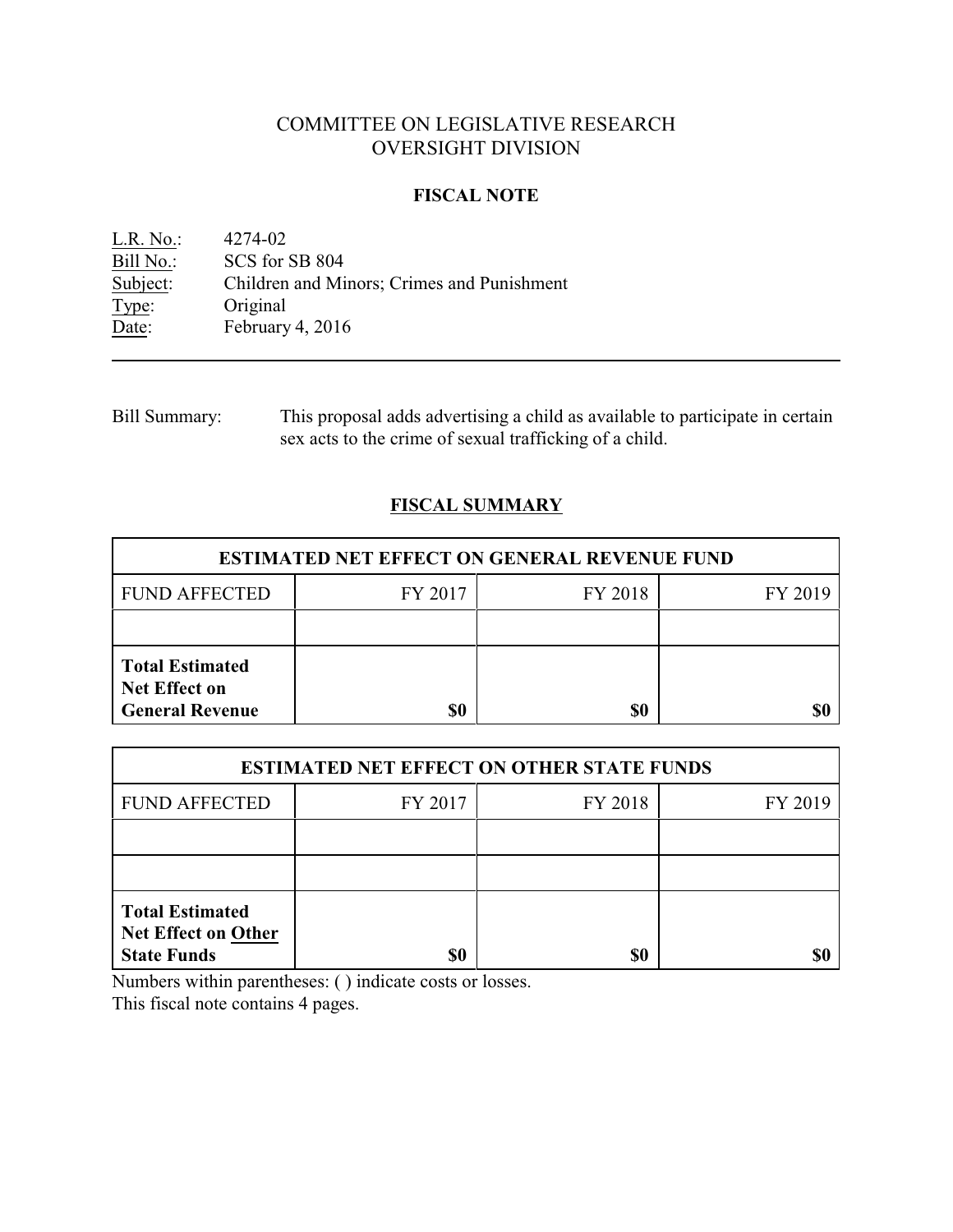L.R. No. 4274-02 Bill No. SCS for SB 804 Page 2 of 4 February 4, 2016

| <b>ESTIMATED NET EFFECT ON FEDERAL FUNDS</b>                        |         |         |         |  |  |
|---------------------------------------------------------------------|---------|---------|---------|--|--|
| <b>FUND AFFECTED</b>                                                | FY 2017 | FY 2018 | FY 2019 |  |  |
|                                                                     |         |         |         |  |  |
|                                                                     |         |         |         |  |  |
| <b>Total Estimated</b><br>Net Effect on All<br><b>Federal Funds</b> | \$0     | \$0     |         |  |  |

| <b>ESTIMATED NET EFFECT ON FULL TIME EQUIVALENT (FTE)</b>    |         |         |         |  |  |
|--------------------------------------------------------------|---------|---------|---------|--|--|
| <b>FUND AFFECTED</b>                                         | FY 2017 | FY 2018 | FY 2019 |  |  |
|                                                              |         |         |         |  |  |
|                                                              |         |         |         |  |  |
| <b>Total Estimated</b><br><b>Net Effect on</b><br><b>FTE</b> |         |         |         |  |  |

 $\Box$  Estimated Net Effect (expenditures or reduced revenues) expected to exceed \$100,000 in any of the three fiscal years after implementation of the act.

| <b>ESTIMATED NET EFFECT ON LOCAL FUNDS</b>            |  |  |  |  |
|-------------------------------------------------------|--|--|--|--|
| FY 2018<br><b>FUND AFFECTED</b><br>FY 2017<br>FY 2019 |  |  |  |  |
| \$0<br>\$0<br>\$0<br>Local Government                 |  |  |  |  |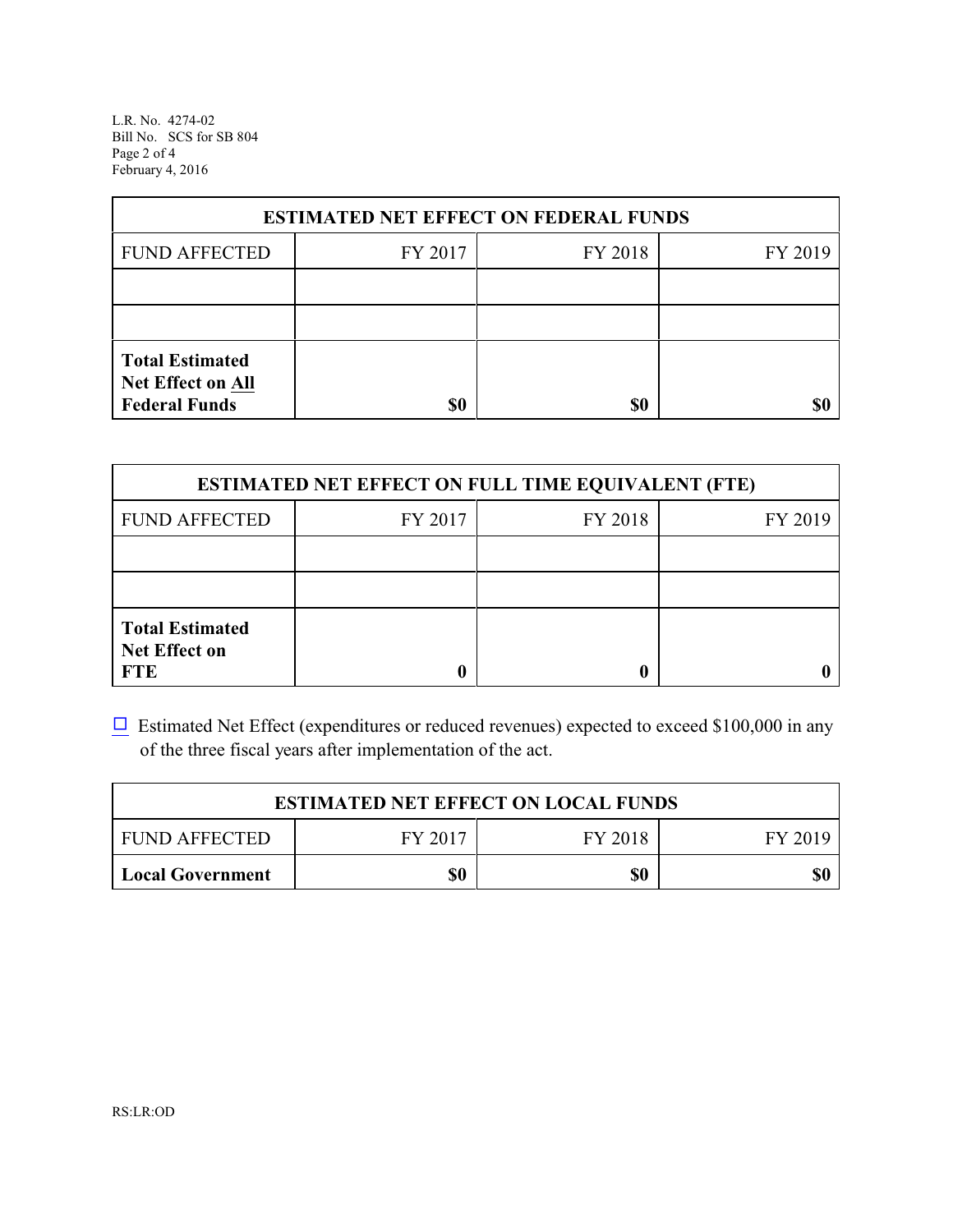L.R. No. 4274-02 Bill No. SCS for SB 804 Page 3 of 4 February 4, 2016

#### **FISCAL ANALYSIS**

#### ASSUMPTION

Officials from the **Department of Public Safety - Missouri Highway Patrol**, the **Department of Corrections**, and the **Office of the State Courts Administrator** each assume the proposal would not fiscally impact their respective agencies.

Officials from the **Office of Prosecution Services (OPS)** assume the proposal would have no measurable fiscal impact on their agency. The creation of a new crime creates additional responsibilities for county prosecutors which may in turn result in additional costs which are difficult to determine.

**Oversight** assumes the proposal would have no fiscal impact on the OPS.

For the purpose of this proposed legislation, officials at the **Office of State Public Defender (SPD)** cannot assume that existing staff will provide effective representation for any new cases arising where indigent persons face the enhanced crime of sexual trafficking of a child to include advertising a child participating in a commercial sexual act.

While the number of new cases (or cases with increased penalties) may be too few or uncertain to request additional funding for this specific bill, the SPD will continue to request sufficient appropriations to provide effective representation in all cases where the right to counsel attaches.

**Oversight** assumes the SPD can absorb the additional caseload that may result from this proposal.

| <b>FISCAL IMPACT - State Government</b> | FY 2017            | FY 2018 | FY 2019 |
|-----------------------------------------|--------------------|---------|---------|
|                                         | $(10 \text{ Mo.})$ |         |         |

| <u>\$0</u> | \$0 | \$0 |
|------------|-----|-----|
|            |     |     |